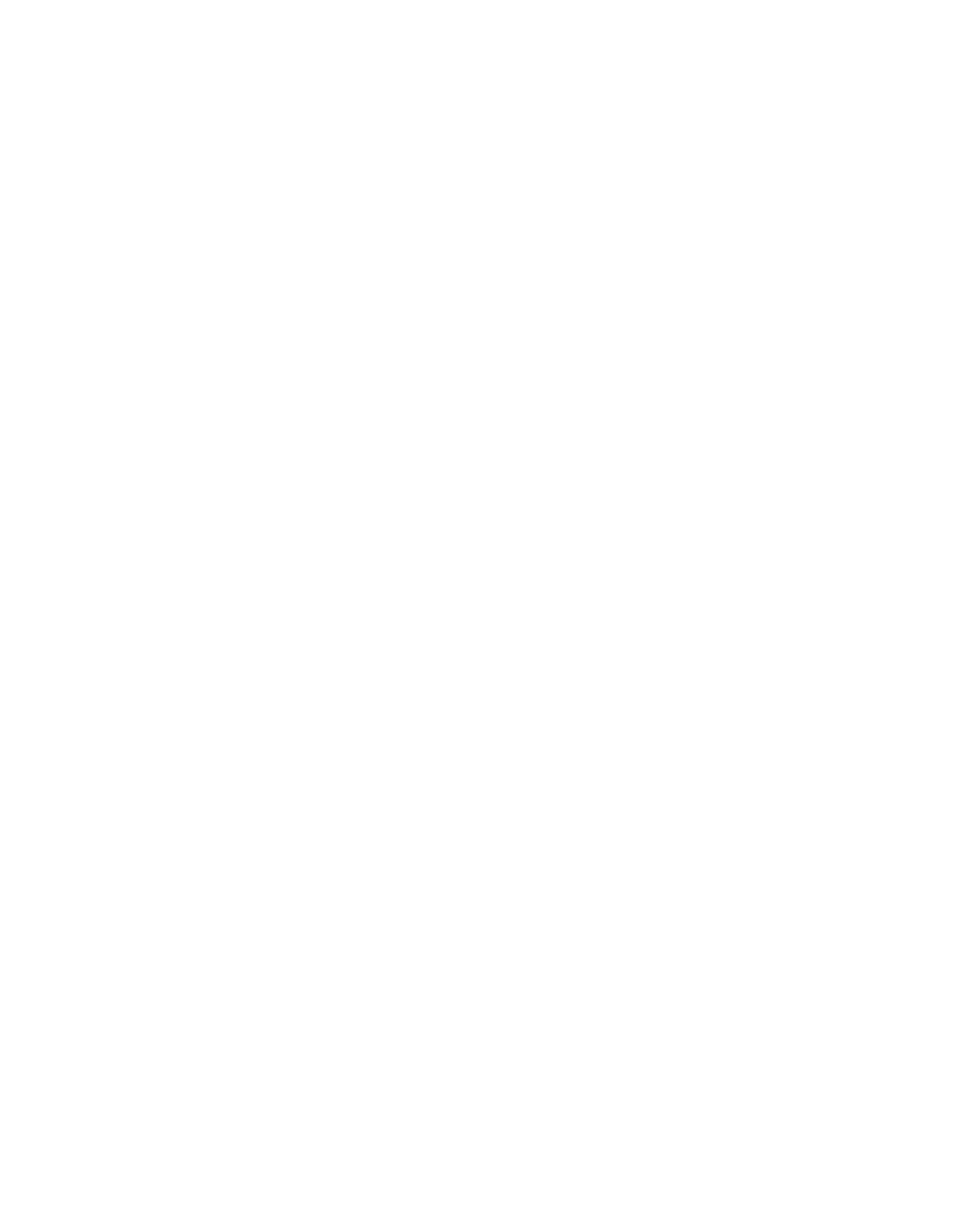## *Introduction*

Over the past decade the Michigan state budget has faced many challenges, and several principal factors have played a role. The first is the decline in employment in Michigan during the past decade. During calendar year 2000, Michigan wage and salary employment averaged 4.7 million jobs. During calendar year 2010, Michigan wage and salary employment averaged only 3.9 million jobs. $1$  This decade-long decline in employment of 815,000 jobs, or 17.4 percent of the job base, had a severe impact on the level of state revenues available for the state budget.

The second factor is declining state revenues, especially compared to inflation. During fiscal year (FY) 1999–2000, Michigan state revenues totaled \$24.4 billion. A decade later, in FY 2009–10, Michigan state revenues totaled only \$24.3 billion.<sup>2</sup> Michigan state revenues declined by \$97.3 million over this ten-year period while inflation, as measured by the Detroit Consumer Price Index, increased by 21.6 percent over the same period.<sup>3</sup> The decline in revenue over this decade is linked to the loss of jobs, plus a shrinking tax base in the state.

The third factor helped accelerate the decline in state revenues—Michigan's tax base has been shrinking. The majority of this shrinking tax base is related to exemptions, credits, and exclusions from various taxes that have been enacted by the legislature. These exemptions, credits, and exclusions are commonly referred to as tax expenditures. The Michigan Department of Treasury estimates that the amount of state tax revenue lost as a result of these tax expenditures increased from \$14.1 billion in FY 1999–2000 to \$26.2 billion in FY 2009–10.<sup>4</sup> The estimated amount of revenue lost from state tax expenditures in FY 2009–10 now exceeds the total amount of state revenue collections in the same fiscal year.

Another component of the shrinking tax base—and one that has received considerable attention involves the growth of purchases made by consumers through remote vendors such as catalogue sales, Internet sales, and other types of mail-order purchases of goods. While these sales are subject to sales tax collection, due to legal rulings by the U.S. Supreme Court, remote vendors that do not have a physical building located within a state are not required to collect and remit sales taxes to those states. Although not legally required to do so, some remote vendors around the country voluntarily collect and remit sales taxes. But both the number of vendors doing so and the amount of sales taxes collected are relatively minor.

This analysis discusses the complex legal issues involving the collection and transmittal of state sales taxes by remote vendors. The major implication of this sales tax issue is an uneven playing field for a Michigan-based vendor and a remote vendor competing for the same purchase. When a consumer buys a taxable good from a Michigan-based retailer, the 6.0 percent state sales tax is collected. If that same consumer purchases the same item from a remote vendor, it is not a certainty that the 6.0 percent sales tax is collected and remitted. This uneven playing field reduces economic activity in the state and reduces the level of employment in the retail sector in Michigan.

<sup>1</sup> See Michigan Senate Fiscal Agency webpage:

[www.senate.michigan.gov/sfa/Economics/US&MichiganWage&SalaryEmployment.pdf.](http://www.senate.michigan.gov/sfa/Economics/US&MichiganWage&SalaryEmployment.pdf) (Accessed 6-21-11.) <sup>2</sup> See Michigan Senate Fiscal Agency webpage:

[www.senate.michigan.gov/sfa/Publications/Bud/Updates/ConsensusRevExecSum.pdf.](http://www.senate.michigan.gov/sfa/Publications/Bud/Updates/ConsensusRevExecSum.pdf) (Accessed 6-21-11.) <sup>3</sup> See Michigan Senate Fiscal Agency webpage:

[www.senate.michigan.gov/sfa/Economics/DetroitCPI.pdf.](http://www.senate.michigan.gov/sfa/Economics/DetroitCPI.pdf) (Accessed 6-21-11.)

<sup>&</sup>lt;sup>4</sup> Michigan Department of Treasury, "Executive Budget Appendix on Tax Credits, Deductions and Exemptions, FY 2010," see: [www.michigan.gov/documents/treasury/ExecBudAppenTaxCreditsDedExempsFY10\\_302899\\_7.pdf.](http://www.michigan.gov/documents/treasury/ExecBudAppenTaxCreditsDedExempsFY10_302899_7.pdf) (Accessed 6-21-11.)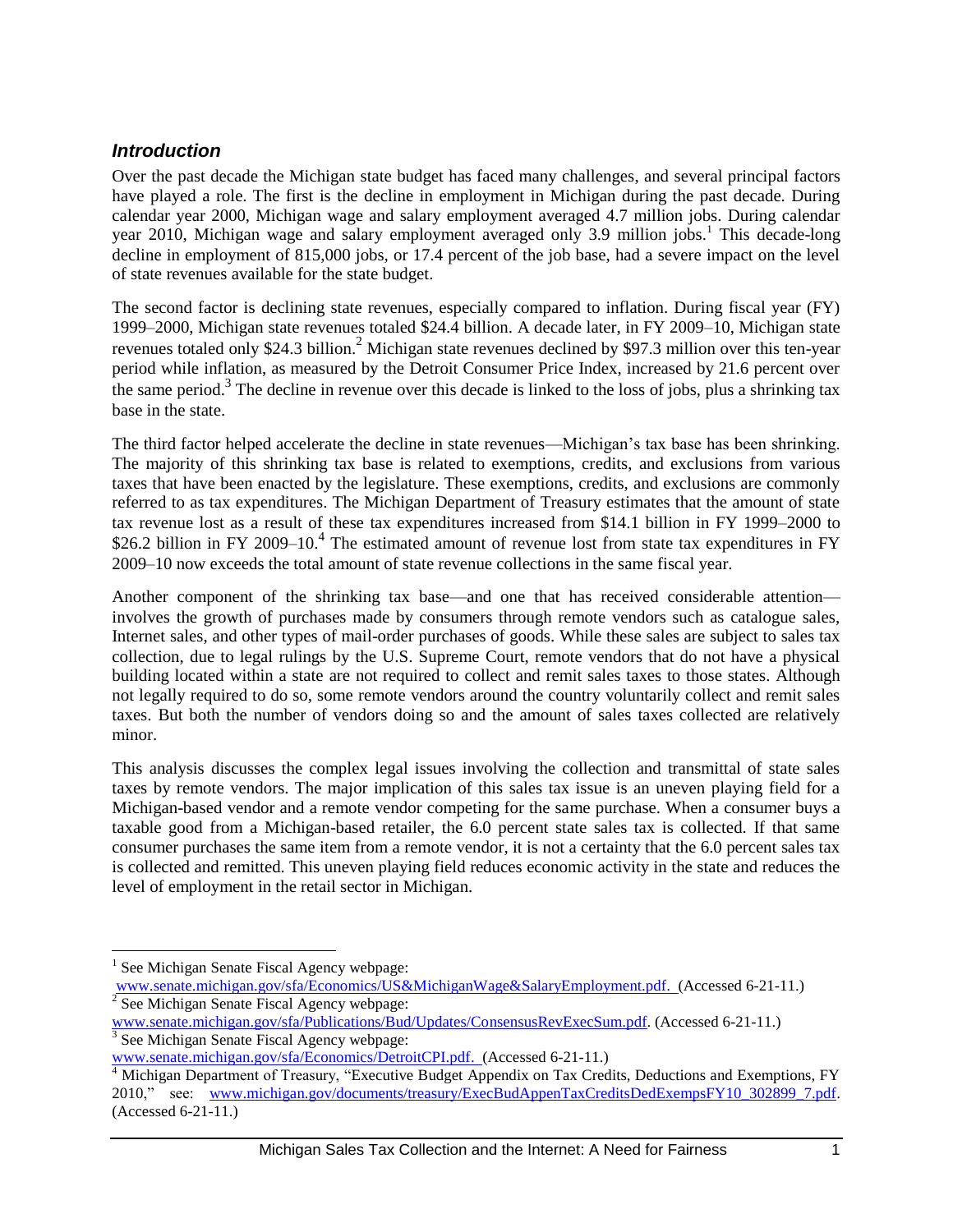When a remote vendor is selling a taxable good into a state and does not collect the sales tax on the purchase, it is the responsibility of the purchaser of the good to remit the tax to the state. This tax is commonly referred to as a use tax. Most consumers are not aware that the use tax is owed to the state in this situation and the state has no solid mechanism to enforce the law. The state is unable to enforce the law because it does not have a record of the purchase between the remote vendor and the citizen of the state. This leads to a situation of voluntary compliance with a tax law without any threat of action for noncompliance.

The inability to collect all of the sales taxes owed on certain purchases from remote vendors places the Michigan-based retail industry at a competitive disadvantage compared to the remote vendors not collecting the sales tax. This disadvantage leads to a smaller retail sector in the state and, therefore, fewer jobs in that sector. Based on data from the Bureau of Labor Statistics, a total of 738,540 Michigan residents were employed in various retail operations in 2010. This includes 406,700 jobs in retail stores (10.8 percent of Michigan's employment) and 331,840 jobs in restaurants and taverns (8.9 percent of Michigan's employment).<sup>5</sup> This competitive disadvantage for such a large portion of the Michigan economy is an important public policy issue that needs to be discussed in the state.

The Michigan Retailers Association (MRA) asked Public Sector Consultants (PSC) to undertake a study of this issue. PSC's analysis includes a discussion of the fairness issue and the legal history of states' taxation of sales by remote vendors, efforts by the Streamlined Sales Tax Project to deal with this problem, and specific initiatives undertaken by certain states. The paper also provides an estimate of the projected revenue loss in Michigan from the failure to collect sales and use tax on all taxable purchases made in the state, and a discussion of the economic impact on the retail sector in Michigan from the lost sales tax revenue. This study is designed to provide public policymakers with an update on efforts to level the playing field for Michigan-based retailers and remote vendors in the state.

# *Why the Sales Tax Is Important*

According to the U.S. Census Bureau, during FY 2009, state sales tax collections totaled \$227.9 billion.<sup>6</sup> This made the state sales tax the second largest source of state revenues behind the income tax. Only five states—Alaska, Delaware, Montana, New Hampshire, and Oregon—do not levy a statewide sales tax. In the other 45 states and the District of Columbia, the state sales tax is a critically important revenue source. State sales tax rates range from a low of 2.9 percent in Colorado to a high of 8.25 percent in California.<sup>7</sup>

Michigan, like most other states, has relied on the sales tax as a major portion of state revenue for many years. Public Act 167 of 1933 imposed the first statewide sales tax in Michigan. From its beginning, the Michigan sales tax has levied a percentage tax on certain purchases by individuals and businesses in the state. The Michigan sales tax has been set at 6.0 percent since 1994. During FY 2011–12, the State of Michigan is expected to collect approximately \$6.6 billion from the sales tax.<sup>8</sup>

# *Collecting State Sales Tax from Remote Sellers: The Fairness Issue*

Over the years a considerable number of changes have occurred in the rate and the base of the Michigan sales tax. The Michigan tax generally exempts most services from the tax base. Prescription drugs and

 $\overline{a}$ 

<sup>&</sup>lt;sup>5</sup> U.S. Department of Labor, Bureau of Labor Statistics, "May 2010 State Occupational Employment and Wage Estimates, Michigan," see: [www.bls.gov/oes/current/oes\\_mi.htm.](http://www.bls.gov/oes/current/oes_mi.htm) (Accessed 6-21-11.)

 $6$  U.S. Bureau of the Census, State Government Finances 2009, "2009 Annual Survey of State Government," revised January 2011.

<sup>&</sup>lt;sup>7</sup> Data from Federation of Tax Administrators, February 2011, see: [www.taxadmin.org/fta/rate/sales.pdf.](http://www.taxadmin.org/fta/rate/sales.pdf) (Accessed 6-21-11.)

<sup>&</sup>lt;sup>8</sup> Based on phone discussion with David Zin, senior economist, Michigan Senate Fiscal Agency.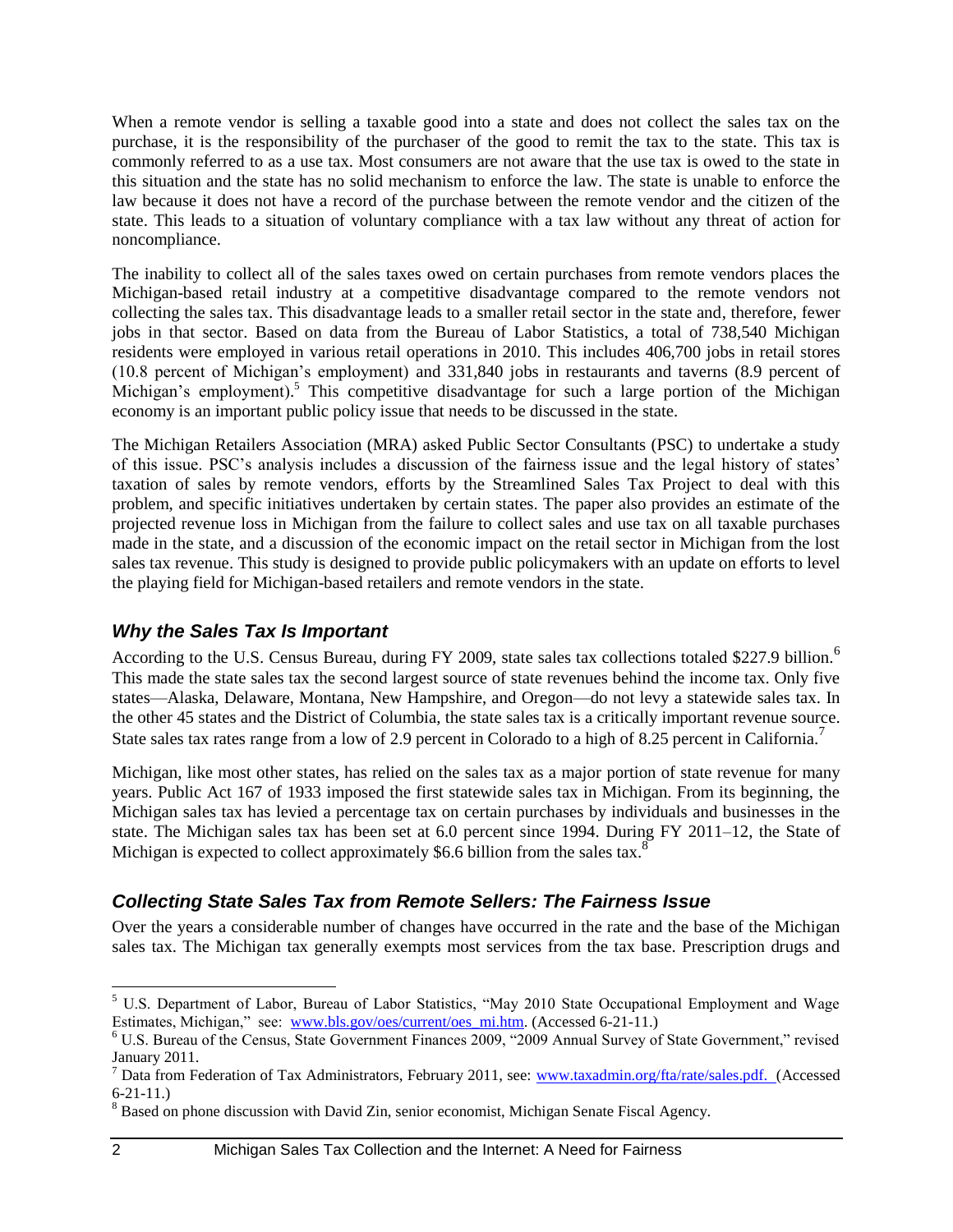food for home consumption were exempted from the tax base as a result of a state constitutional amendment approved in 1974. The Michigan Constitution and state law outlined the requirements for transactions that were subject to the sales tax and those that were exempt.

This sales tax model worked very well in Michigan for many years. Problems regarding the collection of the Michigan sales tax emerged when consumers and businesses began to purchase goods from remote vendors. Remote vendors are sellers of goods that are not based in Michigan, but are selling goods in the state. The goods are then delivered to Michigan consumers by mail or common carrier.

Because of U.S. Supreme Court rulings in 1967 and 1992, states have had a difficult time enforcing the collection of sales tax owed on sales made in the state by remote vendors. Essentially, the Supreme Court has ruled that unless a remote vendor has a *physical* presence in a state, it cannot be forced to collect sales tax on sales made to consumers or businesses in that state. The Supreme Court ruled that it was an undue burden to expect remote sellers to comply with 45 different state sales tax structures (as well as hundreds of local sales taxes).

These rulings have led to a significant fairness issue regarding the sales tax: Michigan firms selling taxable goods in the state must compete against certain remote vendors that may have a 6.0 percent price advantage on their sales in Michigan (i.e., the amount of Michigan sales tax that the remote vendors are not required to collect on sales made to Michigan consumers).

# *Collecting State Sales Tax from Remote Sellers: The Legal Background*

On May 8, 1967, the U.S. Supreme Court rendered a decision in *National Bellas Hess v. Department of Revenue*. This decision struck down an Illinois law that attempted to collect sales tax from the National Bellas Hess Company for sales made in Illinois. National Bellas Hess was a mail order seller of various consumer products. The company was based in Missouri and owned no property in Illinois and did not have any employees in the state. The company sold its products in Illinois and in other states through catalogues that it sent to its customers. The goods ordered by the customers were then delivered by mail or common carrier.

The Supreme Court ruled that the Commerce Clause of the U.S. Constitution prohibits a state from imposing the duty of sales tax collections on a vendor whose only connection to customers in the state is by mail or common carrier.<sup>9</sup> The Court ruled that a company had to have a physical location or "nexus" within a state in order to be forced to collect the sales tax. The Court's decision was based on the Commerce Clause, as well as the belief that collecting the sales tax owed would place a burden on the companies forced to collect the tax due to the complex nature of sales tax structures in 45 different states and numerous local governments. This important decision eliminated an important and growing part of the state sales tax base from the state revenue base.

The Supreme Court reaffirmed the principles established in the National Bellas Hess ruling on May 26, 1992, when it rendered a decision in *Quill Corporation v. North Dakota*. This decision struck down a North Dakota law that attempted to collect sales tax from the Quill Corporation for sales made in North Dakota. Quill Corporation was a mail-order seller of various office products. The company was based in Delaware, owned no property in North Dakota, and did not have any employees in the state. The company sold its products in North Dakota through catalogues, flyers, and advertising in national publications. The goods ordered by customers were then delivered by mail or common carrier.

In 1987, North Dakota had amended its state law to define a retailer as any person who engages in the regular solicitation of a consumer market within the state. This law required all remote vendors selling

 $9$  The Commerce Clause states that the U.S. Congress shall have power "To regulate Commerce with foreign Nations, and among the several States, and with the Indian Tribes." U.S. Constitution, Article I, Section 8, Clause 3.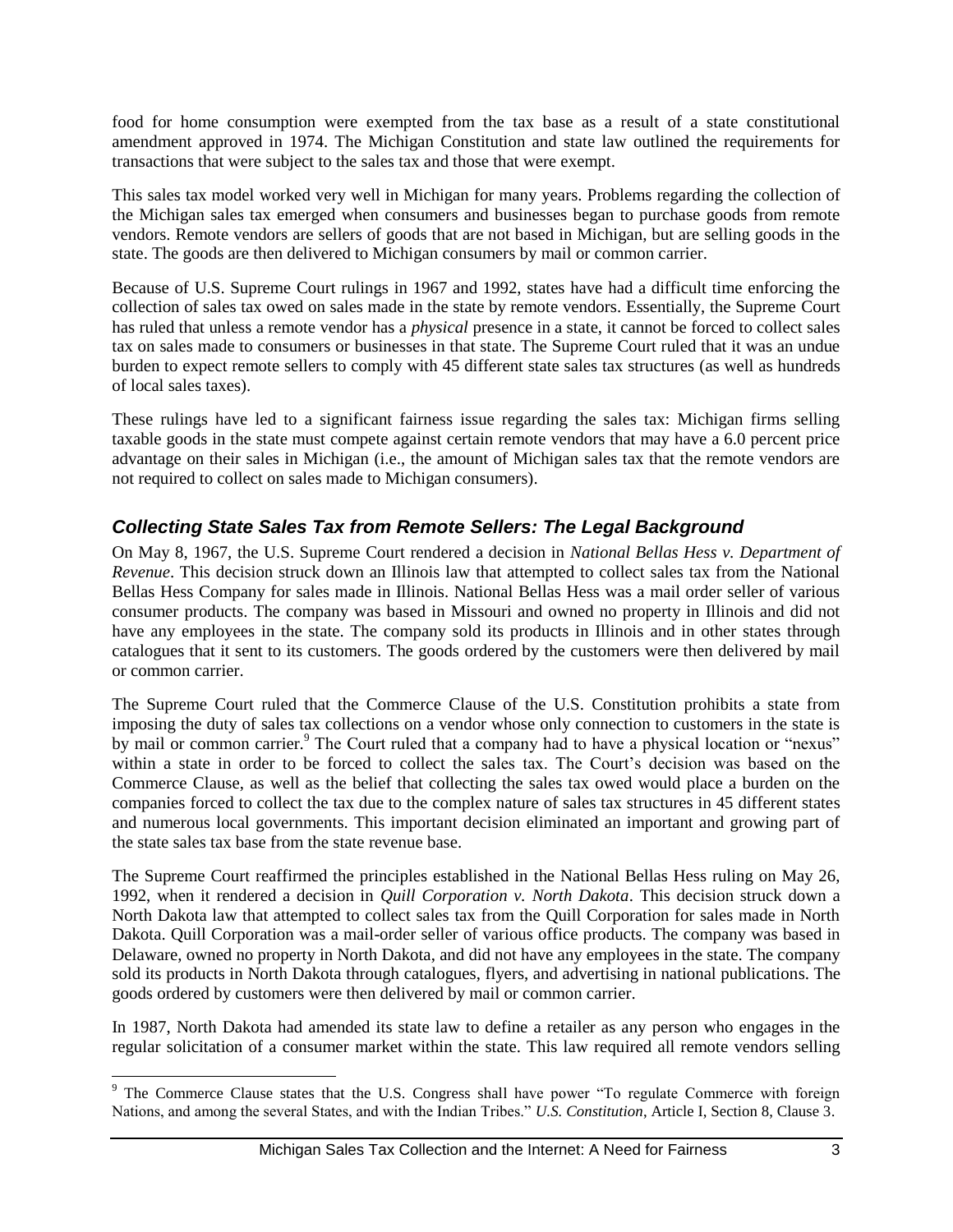products in North Dakota to collect and remit sales taxes to the state. The Quill Corporation challenged the law in state court and the North Dakota Supreme Court upheld the state law.<sup>10</sup> The Quill Corporation took the case to the federal courts and was successful in its arguments before the Supreme Court.

The Supreme Court decision in *Quill Corporation v. North Dakota* was based on the same arguments that the Court used in ruling on National Bellas Hess in 1967. The Court ruled that the North Dakota law was in violation of the Commerce Clause of the Constitution, and upheld the prior decision that in order to collect state sales taxes, a corporation must have a physical presence or substantial nexus in the state. The Quill decision made it clear that Congress has the power to regulate commerce among the states.

Since the 1992 Quill ruling, the volume of retail sales coming from remote vendors has increased substantially. According to a recent release from comScore Inc., national retail sales through electronic vendors increased by 12 percent in the first quarter of 2011 from the same quarter in 2010.<sup>11</sup> ComScore also reported a 36 percent increase in electronic commerce sales from 2007. According to the Census Bureau, retail sales grew by 9.57 percent during the period from 2004 through 2009.<sup>12</sup> This continuing growth in the volume of remote sales is being driven primarily by Internet sales, but other types of remote sales, such as catalogue sales, continue to have an important place in the overall national retail sector.

# *Streamlined Sales Tax Project*

During 1999, leaders of the National Conference of State Legislatures (NCSL) and the National Governor's Association (NGA) began meetings to talk about potential solutions to the growing loss of state sales tax revenue as a result of the Quill decision. These meetings led to the formation in 2000 of the Streamlined Sales Tax Project (SSTP). The SSTP consisted of a group of state legislators, governors, state tax administrators, and members of the retail industry. The SSTP group set out to develop a simpler, more uniform, and fair sales tax system across the country. The efforts of the SSTP resulted in approval of the Streamlined Sales and Use Tax Agreement, which was ratified by members of 35 states in November 2002.

The Streamlined Sales and Use Tax Agreement simplifies and modernizes sales and use tax collections and administration by adopting the following:

- Uniform product definitions, including definitions of food and digital products
- Uniform state and local tax bases within a state
- State-level tax administration
- Central registration for remote sellers
- Uniform returns and remittance of taxes
- **Simplified exemption administration**
- Uniform audit procedure
- Uniform privacy procedures
- $\blacksquare$  Notice of requirements of changes in tax rates
- Uniform sourcing requirements
- Telecommunication sourcing implementation

 $10$  Quill Corp. v. Heitkamp, 504 U.S. 298 (1992), see:

[http://caselaw.lp.findlaw.com/scripts/getcase.pl?court=us&vol=504&invol=298.](http://caselaw.lp.findlaw.com/scripts/getcase.pl?court=us&vol=504&invol=298) (Accessed 6-21-11.)

<sup>&</sup>lt;sup>11</sup> "comScore Reports \$38 Billion in Q1 2011 U.S. Retail E-Commerce Spending, Up 12 Percent vs. Year Ago," see: [http://newsblaze.com/story/2011051011070200001.pnw/topstory.html.](http://newsblaze.com/story/2011051011070200001.pnw/topstory.html) (Accessed 6-21-11.)

 $12$  U.S. Bureau of the Census, Annual Retail Trade Survey, see:

[www.census.gov/econ/estats/2009/historical/2009ht5.pdf.](http://www.census.gov/econ/estats/2009/historical/2009ht5.pdf) (Accessed 6-21-11.)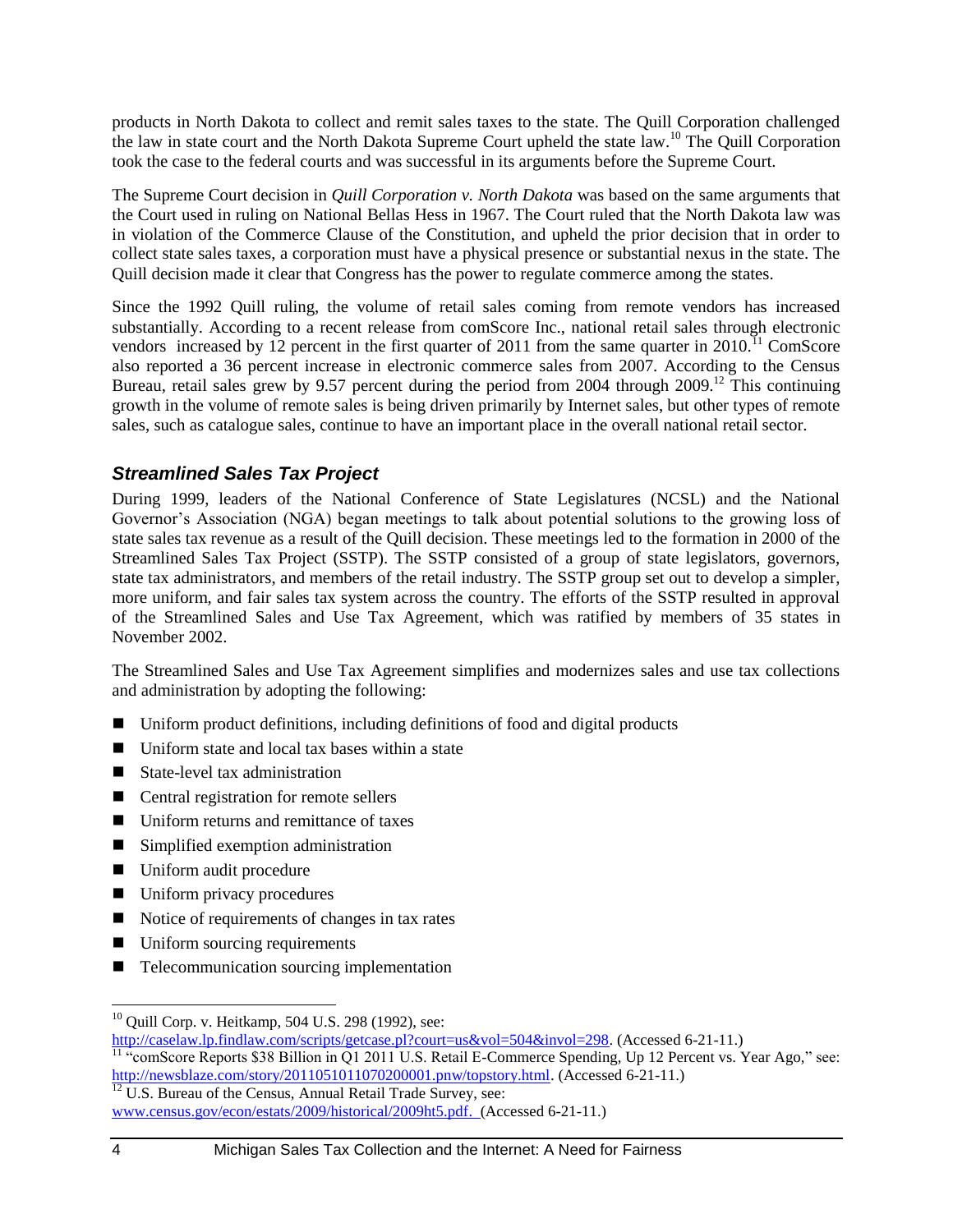- Uniform administrative functions
- Uniform rounding rules
- **Elimination on caps and thresholds on sales**
- Uniform standards for tax holidays

In order to participate in the Streamlined Sales and Use Tax Agreement, states were required to make statutory amendments to state laws to conform with provisions of the agreement. To date, 24 states have passed legislation that conforms to these requirements.<sup>13</sup> These states have a total population of almost 93 million and represent a third of the U.S. population. The remaining 11 states that were part of the original agreement have yet to pass the necessary implementing legislation.

As part of the Streamlined Sales and Use Tax Agreement, software was developed to assist remote vendors by simplifying the collection of sales tax. The cost of the software development was shared by the participating states and private firms that supplied states with tax software. This software makes it relatively easy and efficient for remote sellers to collect the amount of sales tax owed in the 24 participating states. The SSTP asked remote sellers around the country to voluntarily begin collecting sales taxes in the participating 24 states using the software developed and provided. Approximately 1,400 remote selling retailers have begun to collect and remit sales tax under this voluntary system. Those 1,400 retailers have collected over \$700 million in sales tax for the participating states. While this voluntary effort has been successful, the amount of sales tax collected is a small portion of the estimates of sales taxes not collected by remote vendors across the country. The hope of the participating states was that once this system was in place, Congress would pass legislation mandating that all remote vendors collect and remit sales taxes to the states. As of this date, bills have been introduced in Congress to mandate the collection of sales tax from remote vendors but there has been no action on these bills.

The SSTP was also optimistic that a future Supreme Court ruling might overturn the Quill decision because the SSTP software eliminated the undue burden that a remote seller must overcome to collect sales tax in multiple states. A new ruling would only occur as the result of litigation regarding a new state law to force the collection of sales taxes by remote vendors. To date, the Supreme Court has not taken a case to review the Quill decision. It is possible that one of the many state laws attempting to force sales tax collections from all remote vendors could end up back in the federal courts and lead to a new decision by the Supreme Court.

## *State Revenue Impact from the Failure to Collect Sales Taxes on all Remote Sales*

It is extremely difficult to attempt to estimate revenues lost by states as a result of the 1992 Quill decision. Such an estimate must do the following:

- Develop an accurate estimate of the amount of remote sales nationally
- Develop an accurate estimate of the amount of remote sales for which sales taxes are currently being collected and remitted to the states
- $\blacksquare$  Estimate the growth in remote sales in the years ahead

 $\overline{a}$ 

■ Estimate the amount of revenue lost in each state due to factors such as different sales tax bases

Over the past decade, the most respected estimates of the revenue impact on states from the failure to collect sales taxes from certain remote sales have come from researchers at the University of Tennessee.

<sup>&</sup>lt;sup>13</sup> Arkansas, Georgia, Indiana, Iowa, Kansas, Kentucky, Michigan, Minnesota, Nebraska, Nevada, New Jersey, North Carolina, North Dakota, Ohio, Oklahoma, Rhode Island, South Dakota, Tennessee, Utah, Vermont, Washington, West Virginia, Wisconsin, and Wyoming. From Streamlined Sales Tax Governing Board, Inc., see: [www.streamlinedsalestax.org/index.php?page=faqs.](http://www.streamlinedsalestax.org/index.php?page=faqs) (Accessed 6-21-11.)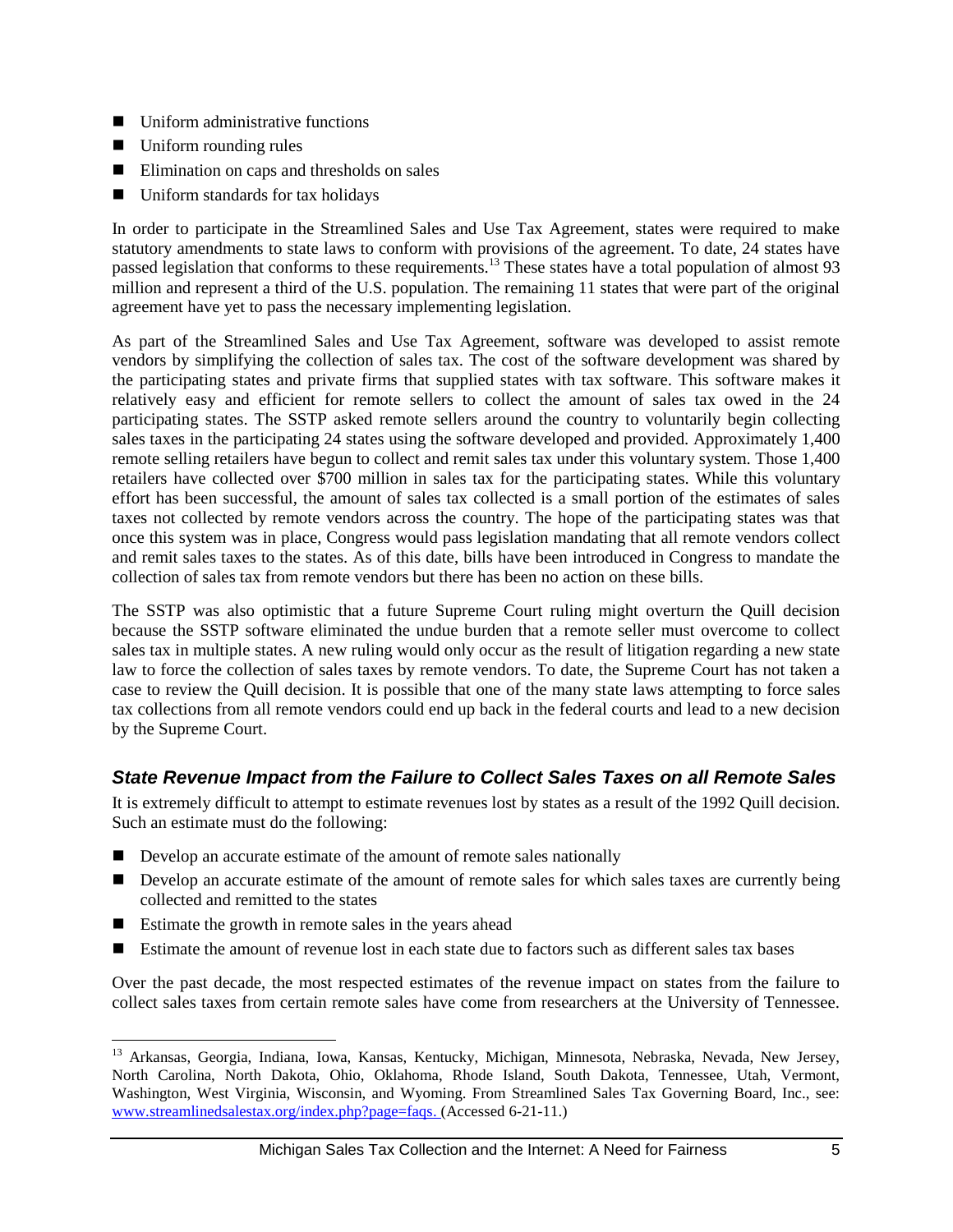Donald Bruce, professor of economics, and William F. Fox, William B. Stokely Distinguished Professor of Business, have published state-by-state estimates of the sales tax revenue lost as a result of the Quill decision. The research of Dr. Bruce and Dr. Fox has focused mostly on electronic commerce sales, but they have also developed estimates of all remote sales.

In April 2009, Bruce and Fox, along with LeAnn Luna, associate professor of accounting at the University of Tennessee, released a paper entitled "State and Local Government Sales Tax Revenue Losses from Electronic Commerce."<sup>14</sup> This paper contained estimates through 2012 of the amount of sales tax not collected in each state due to the inability of states to collect sales tax from all electronic vendors. It also discussed the revenue losses to states from other forms of remote sales not completed electronically, such as catalogue and mail-order sales.

Exhibit 1 summarizes the key data on the amount of electronic commerce in the United States, estimates the amount of state sales tax collected on electronic commerce, and estimates the amount of state sales tax not collected. Based on this University of Tennessee study, the estimated amount of electronic commerce sales tax due to state and local governments in 2012 will be \$45.9 billion. The report estimates that \$34.5 billion of this total national amount will be collected and remitted to state and local governments. This puts the 2012 estimate of the amount of uncollected sales tax related to electronic commerce at \$11.4 billion.

|                                                 | 2007        | 2008        | 2009        | 2010        | 2011        | 2012        |
|-------------------------------------------------|-------------|-------------|-------------|-------------|-------------|-------------|
| <b>Baseline E-Commerce Growth Scenario</b>      |             |             |             |             |             |             |
| <b>Total Business to Business</b>               | \$2,325,701 | \$2,480,011 | \$2,231,283 | \$2,767,010 | \$3,253,412 | \$3,656,856 |
| <b>Total Business to Consumer</b>               | 168,081     | 179.233     | 161,257     | 199.975     | 235,285     | 264,285     |
| <b>Total E-Commerce</b>                         | 2,493,782   | 2,659,244   | 2,392,540   | 2,966,985   | 3,488,697   | 3,921,141   |
| <b>Estimated Taxes Due</b>                      | 29,177      | 31.113      | 27.992      | 34.713      | 40.815      | 45,877      |
| <b>Estimated Taxes Collected</b>                | 21,931      | 23,386      | 21.041      | 26,093      | 30,679      | 34,484      |
| Estimated Total State and Local<br>Revenue Loss | 7,246       | 7.727       | 6,951       | 8,620       | 10,136      | 11,393      |

### **EXHIBIT 1.** National Total State and Local E-Commerce and Revenue Losses (millions of dollars)

SOURCE: "State and Local Government Sales Tax Revenue Losses from Electronic Commerce," Donald Bruce, William F. Fox, LeAnn Luna, University of Tennessee, released April 13, 2009.

The Streamlined Sales Tax Governing Board has published estimates of the total amount of state and local revenues not collected from both electronic and other remote sales. This data, shown in Exhibit 2, combines the University of Tennessee estimates of state and local sales tax revenues not collected from electronic sales with estimates of the amount of sales tax not collected from other types of remote vendors, for a total of \$23.3 billion in state and local sales tax that will not be collected from remote vendors in 2012 (\$11.4 billion from electronic remote sales and \$11.9 billion from other forms of remote sales including catalogue and mail-order sales). The total amount of sales tax not collected is approximately 10 percent of the total amount of sales tax that will likely be collected by all state and local governments in 2012.

<sup>&</sup>lt;sup>14</sup> Donald Bruce, William F. Fox, and LeAnn Luna, "State and Local Government Sales Tax Revenue Losses from Electronic Commerce," University of Tennessee, April 13, 2009. See: [www.cber.utk.edu/ecomm/ecom0409.pdf.](http://www.cber.utk.edu/ecomm/ecom0409.pdf) (Accessed 6-21-11.)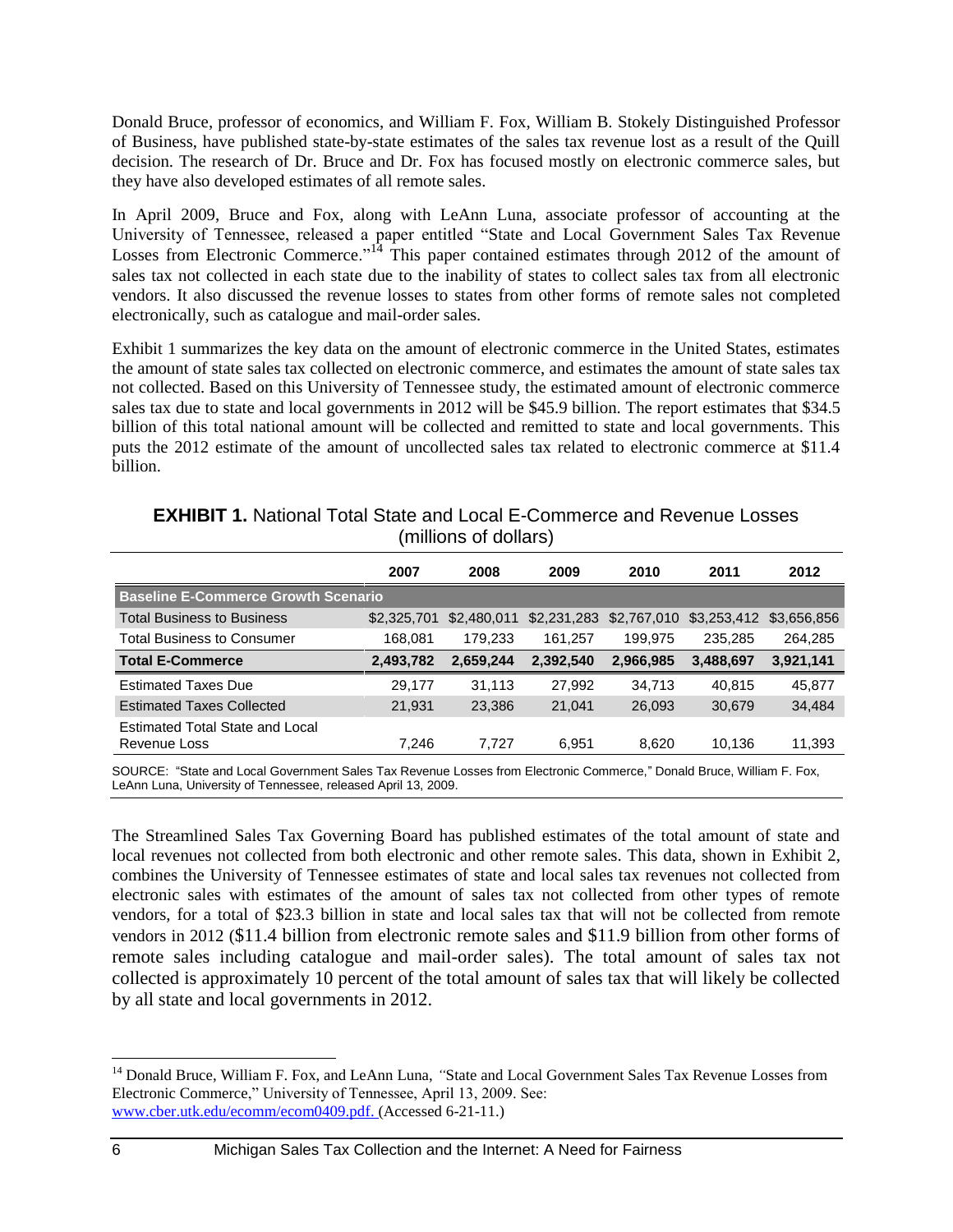# **EXHIBIT 2.** Estimates of Uncollected Sales and Use Taxes from all Remote Sales in 2012 (millions of dollars)

| <b>State</b>         | <b>Electronic</b><br><b>Remote Sales</b> | <b>Non-Electronic</b><br><b>Remote Sales</b> | <b>Total Electronic</b><br>and Non-Electronic |  |
|----------------------|------------------------------------------|----------------------------------------------|-----------------------------------------------|--|
| Alabama              | \$170.4                                  | \$177.4                                      | \$347.8                                       |  |
| Alaska               | 1.5                                      | 1.6                                          | 3.1                                           |  |
| Arizona              | 369.9                                    | 338.8                                        | 708.7                                         |  |
| Arkansas             | 113.9                                    | 122.4                                        | 236.3                                         |  |
| California           | 1,904.5                                  | 2,255.2                                      | 4,159.7                                       |  |
| Colorado             | 172.7                                    | 179.9                                        | 352.6                                         |  |
| Connecticut          | 63.8                                     | 88.5                                         | 152.3                                         |  |
| District of Columbia | 35.5                                     | 37.0                                         | 72.5                                          |  |
| Florida              | 803.8                                    | 679.9                                        | 1,483.7                                       |  |
| Georgia              | 410.3                                    | 427.4                                        | 837.7                                         |  |
| Hawaii               | 60.0                                     | 62.5                                         | 122.5                                         |  |
| Idaho                | 46.4                                     | 56.7                                         | 103.1                                         |  |
| <b>Illinois</b>      | 506.8                                    | 552.0                                        | 1,058.8                                       |  |
| Indiana              | 195.3                                    | 203.5                                        | 398.8                                         |  |
| lowa                 | 88.7                                     | 92.3                                         | 181.0                                         |  |
| Kansas               | 142.9                                    | 136.3                                        | 279.2                                         |  |
| Kentucky             | 109.9                                    | 114.6                                        | 224.5                                         |  |
| Louisiana            | 395.9                                    | 412.4                                        | 808.3                                         |  |
| Maine                | 32.1                                     | 33.3                                         | 65.4                                          |  |
| Maryland             | 184.1                                    | 191.8                                        | 375.9                                         |  |
| Massachusetts        | 131.3                                    | 136.7                                        | 268.0                                         |  |
| Michigan             | 141.5                                    | 147.5                                        | 289.0                                         |  |
| Minnesota            | 235.3                                    | 219.9                                        | 455.2                                         |  |
| Mississippi          | 134.9                                    | 168.4                                        | 303.3                                         |  |
| Missouri             | 210.7                                    | 219.5                                        | 430.2                                         |  |
| Nebraska             | 61.3                                     | 56.7                                         | 118.0                                         |  |
| Nevada               | 168.9                                    | 176.1                                        | 345.0                                         |  |
| New Jersey           | 202.5                                    | 210.8                                        | 413.3                                         |  |
| <b>New Mexico</b>    | 120.5                                    | 125.5                                        | 246.0                                         |  |
| New York             | 865.5                                    | 901.5                                        | 1,767.0                                       |  |
| North Carolina       | 213.8                                    | 222.7                                        | 436.5                                         |  |
| North Dakota         | 15.3                                     | 16.0                                         | 31.3                                          |  |
| Ohio                 | 307.9                                    | 320.7                                        | 628.6                                         |  |
| Oklahoma             | 140.8                                    | 155.6                                        | 296.4                                         |  |
| Pennsylvania         | 345.9                                    | 360.4                                        | 706.3                                         |  |
| Rhode Island         | 29.0                                     | 41.5                                         | 70.5                                          |  |
| South Carolina       | 124.5                                    | 129.8                                        | 254.3                                         |  |
| South Dakota         | 29.8                                     | 31.2                                         | 61.0                                          |  |
| <b>Tennessee</b>     | 410.8                                    | 337.7                                        | 748.5                                         |  |
| Texas                | 870.4                                    | 906.7                                        | 1,777.1                                       |  |
| Utah                 | 88.5                                     | 92.1                                         | 180.6                                         |  |
| Vermont              | 25.1                                     | 19.7                                         | 44.8                                          |  |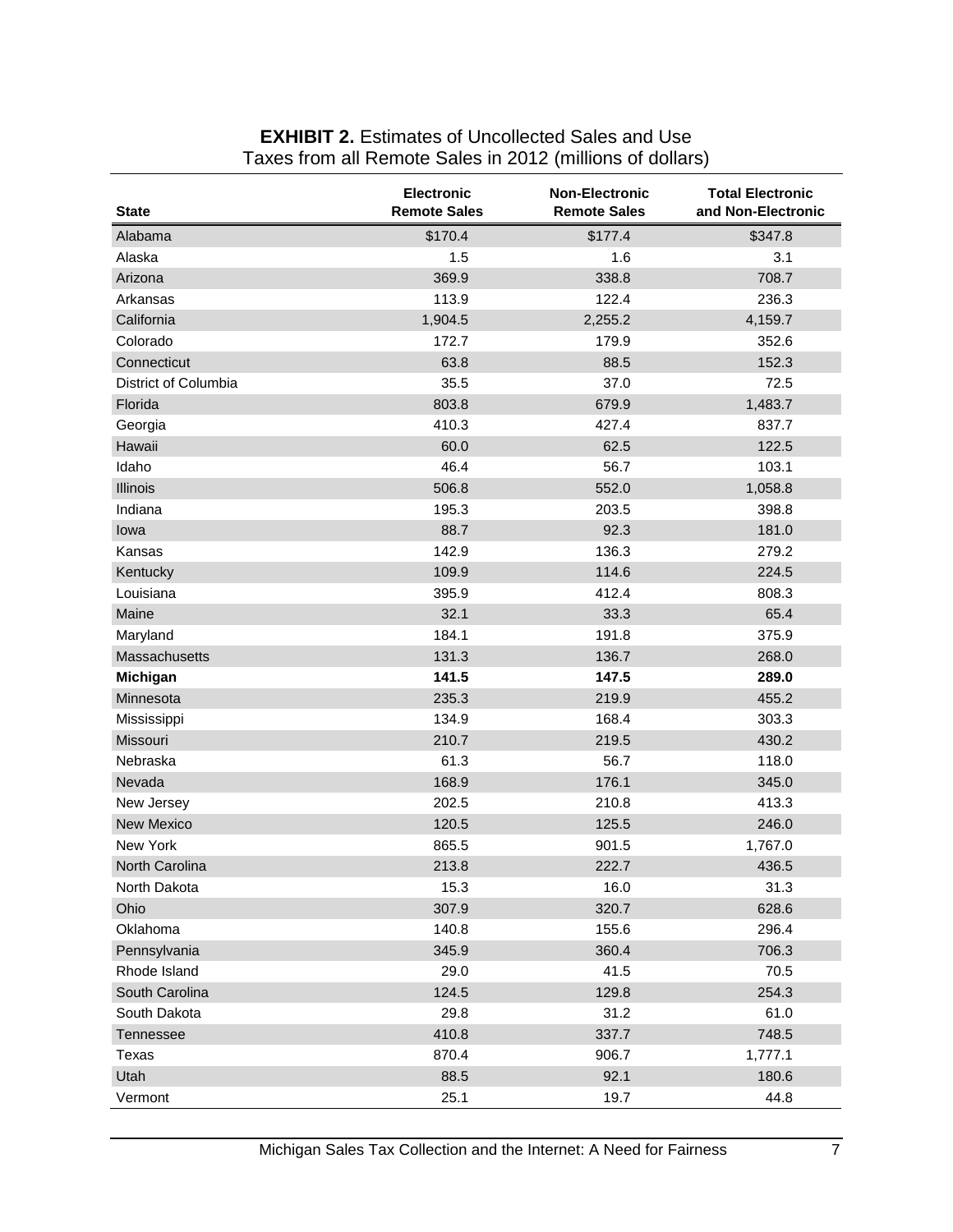| <b>State</b>  | <b>Electronic</b><br><b>Remote Sales</b> | <b>Non-Electronic</b><br><b>Remote Sales</b> | <b>Total Electronic</b><br>and Non-Electronic |
|---------------|------------------------------------------|----------------------------------------------|-----------------------------------------------|
| Virginia      | 207.0                                    | 215.7                                        | 422.7                                         |
| Washington    | 281.9                                    | 259.1                                        | 541.0                                         |
| West Virginia | 50.6                                     | 52.7                                         | 103.3                                         |
| Wisconsin     | 142.1                                    | 146.9                                        | 289.0                                         |
| Wyoming       | 28.6                                     | 33.2                                         | 61.8                                          |
| <b>Total</b>  | \$11,392.8                               | \$11,867.8                                   | \$23,260.6                                    |

SOURCE: Streamlined Sales Tax Governing Board, Inc., Data presented by Scott Peterson, executive director, at a fall 2009 Governing Board meeting.

Based on the Streamlined Sales Tax Governing Board estimates, in 2012, Michigan will not be collecting \$141.5 million in sales tax from electronic remote sales and \$147.5 million in sales tax from other remote vendors, for a total projected tax revenue loss of \$289 million. This \$289.0 million of projected state revenue loss equates to \$4.8 billion of taxable retail sales being made in Michigan on which state taxes are not being collected. This amount equals approximately 4.4 percent of the estimated amount of sales tax to be collected in Michigan during fiscal year 2011–12. The amount of sales tax revenues not collected in Michigan from remote sales, as a percentage of total sales tax collections, is lower than the national average because of the relatively narrow base of Michigan's sales tax compared to the sales tax bases of other states. For example, Michigan exempts from the sales tax base all food and prescription drugs, which is not the case in many states that have a sales tax. Michigan also exempts from the sales tax many purchases made by manufacturers of materials used in the production of goods.

# *National Retail and State Action on Remote Sales Tax Issue*

While there has been no action by Congress to amend federal law to assist states in the collection of sales taxes owed by remote vendors, action has occurred in the national retail community and in several states. While these actions have not resulted in major changes in state tax policy, they have provided some new ideas in the ongoing efforts to collect sales tax from remote vendors.

The national retail community has formed an organization called the Alliance for Main Street Fairness (AMSF), whose primary purpose is to educate private citizens, small business owners, and elected officials about the need to collect sales tax from all remote vendors. The organization is advocating for changes to state tax systems that would level the playing field for businesses that collect sales tax and the remote vendors with which they compete that do not collect sales tax. According to the AMSF:

The truth is: a sale is a sale. Whether it takes place online or at a local business, a sale is made, a transaction has occurred and the sales tax is owed. The same rules should apply online that apply on Main Street. It is a question of fairness and evenhandedness. It is also important to note that small businesses—the nation's top job creators—employ our families and are vital components of our communities. If they are unable to compete on a level playing field, additional job loss will occur further hurting our local and national economies.

Also, online only retailers are leaving individuals who purchase items on their Web sites exposed as these purchases are carrying an unmet tax liability. Due to the fact that these online retailers do not collect the tax at the point of sale and do not inform purchasers it is their responsibility to record the amount of sales tax due and pay it, their customers are carrying an unmet tax liability.<sup>15</sup>

 $\overline{a}$ <sup>15</sup> See Alliance for Main Street Fairness webpage: [http://standwithmainstreet.com/about.](http://standwithmainstreet.com/about) (Accessed 6-21-11.)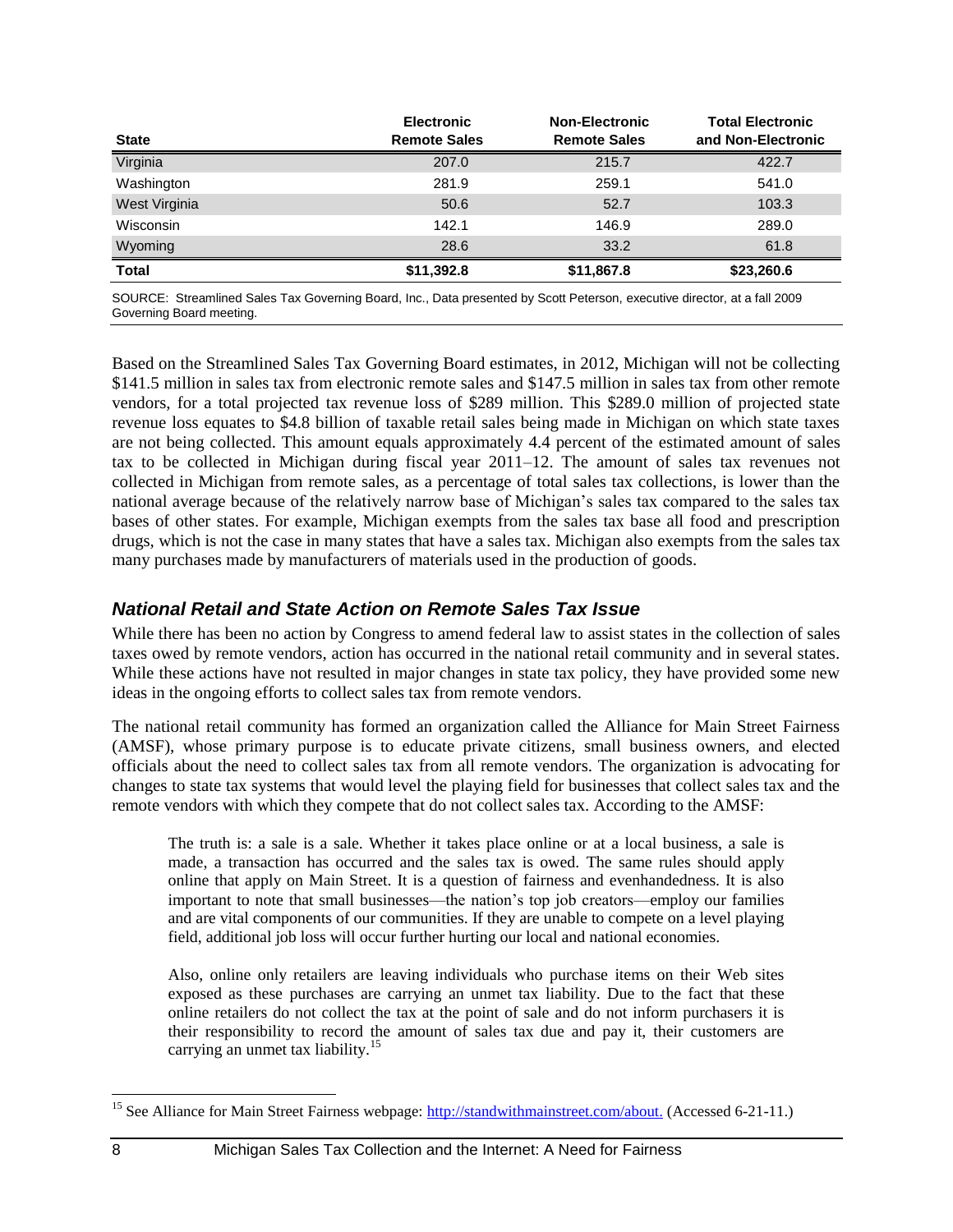The AMSF is promoting two current methods of dealing with the uncollected sales tax from remote vendors across the country:

- **Sales by affiliates**. Many of the remote vendors that are not collecting and remitting sales tax base this decision on the fact that the company does not have a physical presence in the state from which the purchase was made. However, many of these remote vendors do have relationships with affiliate companies located in the state that use the remote vendor as a source of additional sales. The AMSF is advocating that states pass laws which require the collection and remittance of sales tax when the remote seller has affiliates within a state.
- **Consumer warnings.** The AMSF is also advocating legislation that would require all remote vendors that do not collect sales tax to issue a warning to their customers that it is the responsibility of the customer to remit the sales tax to the state.

#### *Use of Affiliate Definition for Sales Tax Owed by Remote Vendors*

In 2008, the State of New York passed a law that redefined when a remote vendor selling goods in New York was required to collect and remit sales taxes on these purchases. This law is often referred to as the ―Amazon Tax‖ because it grew out of the State of New York's attempt to collect sales taxes from sales made in the state by Amazon and similar remote vendors.

This law, Chapter 57 of the Laws of 2008, required a remote vendor to register for and collect sales taxes if the remote vendor solicits sales in New York through contractors, agents, or other representatives located in New York state. For example, if a remote vendor has affiliate relationships in New York state such that New York state businesses refer customers to the remote vendor's website for additional sales, the law requires the remote vendor to collect sales tax on all purchases made by New York state residents. These affiliate relationships typically involve a local website that contains a link to the national vendor's website. For example, if a person uses the local website and links into the national Amazon website for the purchase of goods, the local website receives some sort of payment or reimbursement from Amazon on these types of sales.

Amazon brought litigation against the New York state law and argued that the affiliates were merely advertising Amazon on their websites and were not directly affiliated with Amazon. To date, the New York courts have upheld the "Amazon Tax" law. Amazon is now collecting and remitting sales taxes on purchases made by New York state residents.

The New York State Amazon law was the first state law to use the affiliate approach in an effort to collect sales taxes from remote vendors. Rhode Island and North Carolina adopted similar laws in 2009. Following passage of the Amazon laws in these states, Amazon ended its affiliate relationships in Rhode Island and North Carolina. In early 2011, the State of Illinois enacted a similar law, Public Act 096–1544, which took effect on March 10, 2011. Amazon has reacted by stating that it will end its affiliate relationships in Illinois in order to avoid collecting and remitting sales tax on all sales made in the state. The State of California is the most recent state to enact a law using the affiliate approach in an effort to collect remote sales tax. This law was signed on June 28, 2011, and Amazon announced that it was ending its affiliate relationships in the state. It is not clear why Amazon ended its affiliate relationships in some states but continues its affiliate relationships in New York after a similar law was enacted.

State legislative bodies in Arizona, Hawaii, Louisiana, Minnesota, Mississippi, New Mexico, Tennessee, Texas, and Vermont are currently considering bills to follow the lead of New York and change their state laws to require collection of sales taxes owed by remote vendors using the affiliate method to establish nexus in a state. This type of legislation is the most current tactic used by states to begin to address state revenue loss from remote sales. The key factor in evaluating the effectiveness of this legislative approach is the reaction of the largest remote vendors, such as Amazon. States will gain revenue if the large remote vendors comply with the law, as is the case in New York state, but states will not likely see much of a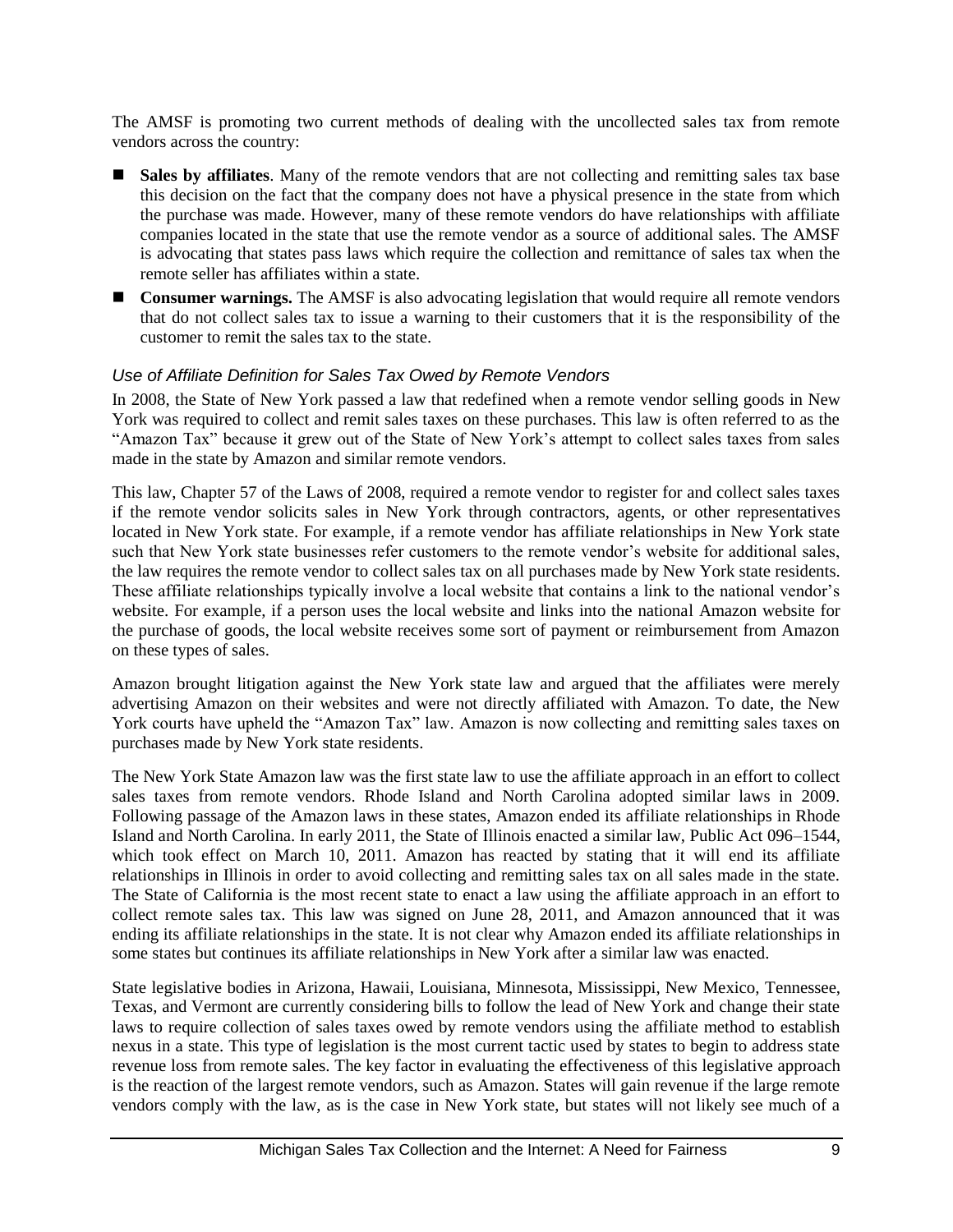revenue impact if the large remote vendors simply end affiliate relationships, as Amazon has done in Illinois and other states.

### *Consumer Warnings*

While states have a difficult time collecting sales taxes from certain remote vendors, it is clear under state laws that if the taxes are not collected by the vendor, they are the responsibility of the consumer purchasing the taxable items. Consumers, in this case, are expected to voluntarily keep track of these tax obligations and remit funds to the states. Due to the lack of a reliable method for states to enforce these laws, voluntary compliance on these purchases is extremely limited.

Since 1999, the State of Michigan has added a line to the individual income tax return allowing Michigan taxpayers to make voluntary payments for the amount of tax owed during the tax year from remote purchases that were not taxed. Based on Michigan Department of Treasury data, during tax year 2008, Michigan collected a total of \$4.1 million from 103,600 taxpayers as a result of this income tax requirement.<sup>16</sup> In view of the estimates of almost \$289.0 million of uncollected sales tax in Michigan, this voluntary payment is certainly a very small percentage of the actual taxes owed. An additional problem with voluntary reporting of remote sales by consumers is that such a system requires extensive recordkeeping by consumers to keep track of all of their remote purchases for which state sales tax was not remitted.

The State of Colorado in 2010 took a more direct approach to the process of voluntary collection of sales taxes from remote vendors with the passage of House Bill 10-1193, Chapter 39-21-112(3.5), C.R.S. (2010). This bill, enacted on February 24, 2010, went after the remote sales tax issue on two fronts. First, as with the Amazon law in New York, the Colorado law stipulated that if the remote seller uses affiliates within the state it is responsible for collecting sales tax on all remote purchases in Colorado. (As it had done in Rhode Island, North Carolina, and Illinois, Amazon dropped its affiliate relationships in Colorado.)

The second line of attack in the Colorado bill involved the effort to force collections from Colorado consumers on taxable remote sales for which the sales tax was not collected. The Colorado law required remote sellers that are not collecting Colorado sales tax to send a notification to all purchasers stating the amount of sales tax they owe the state from purchases made over the past year, and to forward this information annually to the Department of Revenue in Colorado. The law also imposed a fine on remote sellers of \$5 per customer for failing to notify the customer of the tax owed, and \$10 per customer for failing to provide notice of the annual sales amount to the Department of Revenue.

In June 2010, the Direct Marketing Association filed a lawsuit in federal court seeking a motion for a preliminary injunction to stop the notice and reporting requirements of the Colorado law.<sup>17</sup> In January 2011, Federal District Judge Robert E. Blackburn issued a preliminary injunction against the reporting requirements of the Colorado law. The ruling was based on the fact that the reporting requirements applied only to remote sellers and not to other retailers in the state. The ruling stated that this provision was in violation of the Commerce Clause of the Constitution.

On March 10, 2011, the State of South Dakota enacted SB 146 of 2011, which required remote sellers not collecting sales tax to notify purchasers of the taxable goods for which they are responsible for paying the taxes owed to the state. The effective date of this new law is July 1, 2011. Unlike the Colorado statute, this law had no provision requiring the remote vendor to share detailed information regarding remote

<sup>&</sup>lt;sup>16</sup> Michigan Department of Treasury, Office of Revenue and Tax Analysis, "Michigan's Individual Income Tax 2008," July 2010, see: [www.michigan.gov/documents/treasury/ITT\\_2008\\_329111\\_7.pdf.](http://www.michigan.gov/documents/treasury/ITT_2008_329111_7.pdf) (Accessed 6-21-11.) <sup>17</sup> Civil Case No. 10-cv-01546-REB-CBS, Robert E. Blackbum, United States District Judge, January 26, 2011.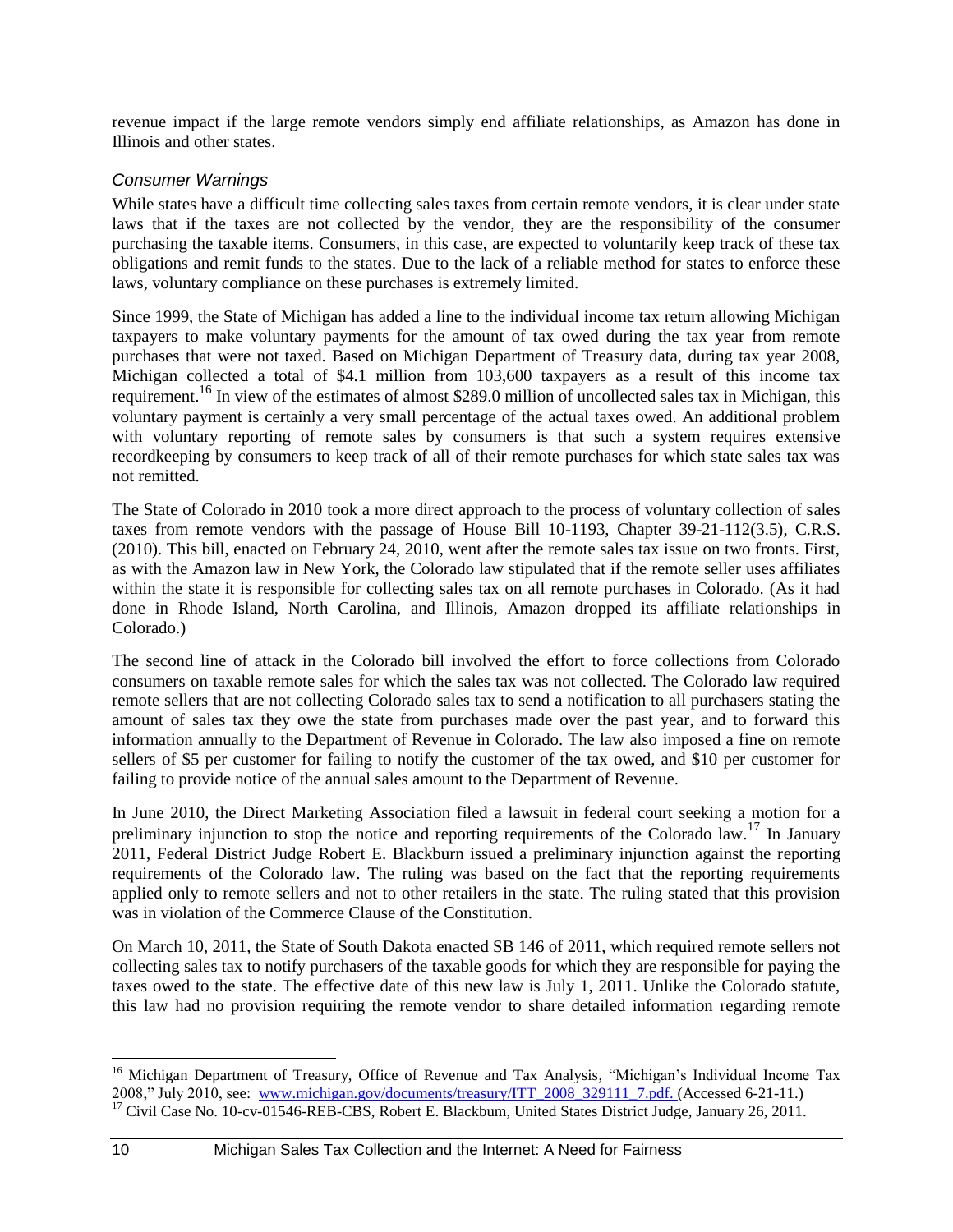purchases with the state. This law required only a warning to consumers at the time of purchase that sales taxes were owed to the State of South Dakota.

### *Distribution Centers and Remote Vendors*

The continued growth of Amazon and other remote vendors leads to questions regarding the distribution of their products around the country and the need for increased distribution centers. Initially, Amazon operated out of its headquarters in the state of Washington. As its sales increased, Amazon was forced to develop distribution centers and office facilities in other states.

The model used by Amazon was to develop and have distribution centers owned around the country by subsidiary companies. This structure allowed Amazon to argue that even if a distribution center existed in a certain state, the facility was not owned by Amazon and Amazon did not have to collect sales taxes from purchases made by residents of that state. This distribution model seemed to work until the fall of 2010, when the State of Texas ruled that a distribution center in Dallas constituted a sufficient presence in Texas to force the collection of sales tax in the state. The Texas Department of Revenue, in the fall of 2010, presented Amazon with a tax bill of \$269 million for sales taxes owed. In response to this move by Texas, Amazon said it would close its Texas distribution center and cancel plans to build another Texas facility.<sup>18</sup>

A similar battle between the State of South Carolina and Amazon is currently under way regarding a proposed distribution center. In September 2010, then-Governor Mark Sanford and South Carolina economic development officials signed a deal with Amazon to build a distribution center in Lexington County, South Carolina. The deal included a commitment that the state would not attempt to collect sales taxes from Amazon sales made to South Carolina residents. In January 2011, however, newly elected Governor Nikki Haley announced that she did not support the tax break for Amazon, and in April 2011, the South Carolina House of Representatives approved a bill rejecting the Amazon tax break. Amazon then announced it was stopping construction on the distribution center in light of the potential change in tax treatment for the company.

The South Carolina House of Representatives passed another bill the following month, offering the tax break to Amazon in exchange for the continued construction of the distribution center. The bill is currently pending in the South Carolina Senate. Governor Nikki Haley has announced that she does not support the bill, but would not veto it if it is passed by the legislature.

Amazon is also now in the process of expanding existing distribution centers in Indiana. Amazon currently has two distribution centers in the state. They operate under an agreement with the State of Indiana stipulating that Indiana will not attempt to collect sales tax from Amazon for purchases made from the company by Indiana residents.

The type of distribution agreement granted to Amazon in South Carolina and Indiana has been opposed by traditional retailers in these states. As Amazon continues to grow, it is likely that these debates over the location of distribution centers and the collection of taxes from Amazon will continue. This debate also has implications for other electronic vendors that wish to establish warehousing facilities in states.

# *Estimated Michigan Revenue from a New York State–type Affiliate Law*

The Michigan Retailers Association (MRA) has been advocating that the Michigan Legislature adopt a law similar to the New York State law that requires remote vendors that have affiliate relationships in the state to collect sales taxes on all purchases made by state residents from the remote vendor. In order to

<sup>&</sup>lt;sup>18</sup> "Amazon Pressured on Sales Tax," New York Times, March 13, 2011, see: www.nytimes.com/2011/03/14/technology/14amazon.html? r1&pagewanted=print. (Accessed 6-21-11.)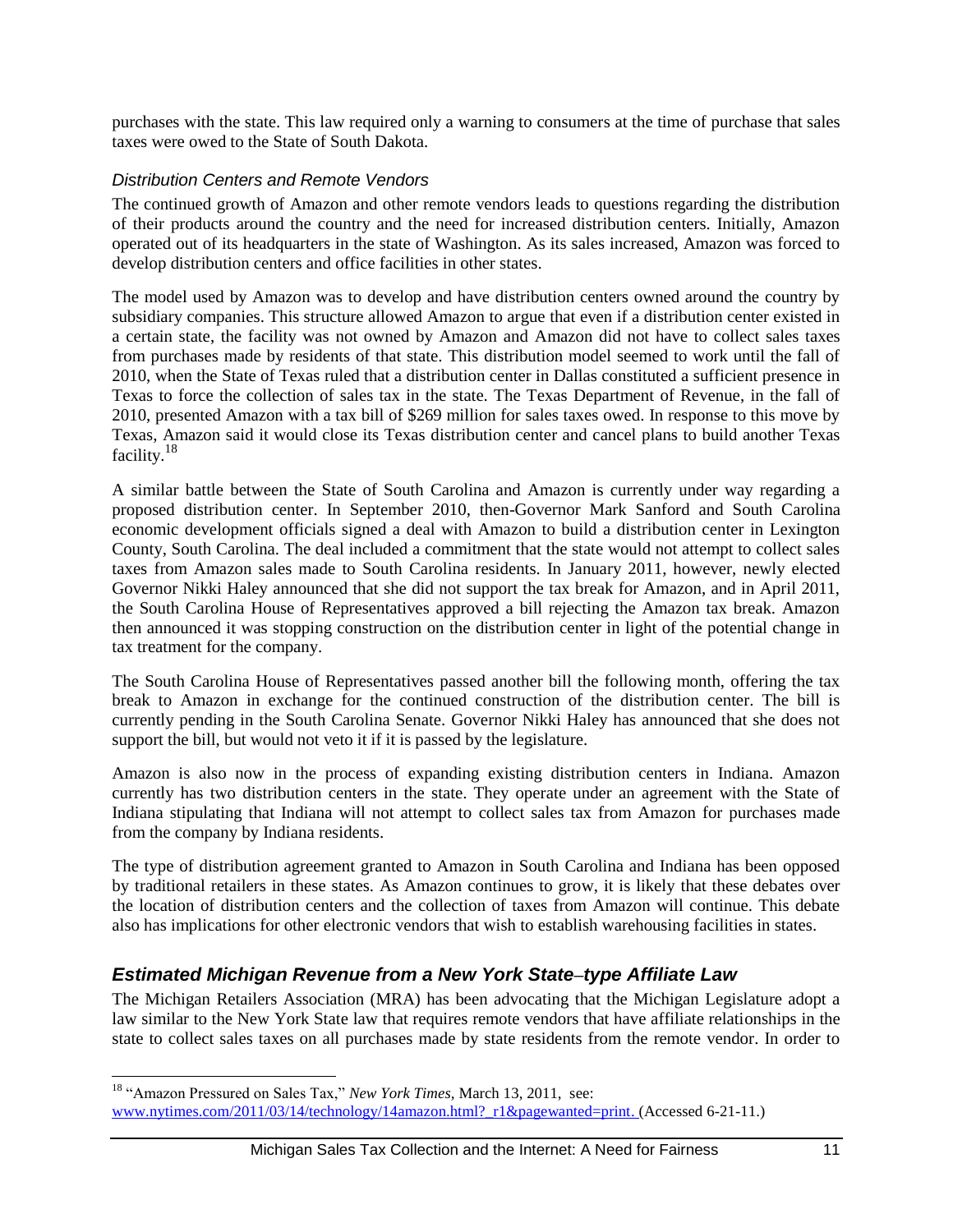estimate the additional sales and use tax revenue that might be generated from such a law in Michigan, several assumptions need to be made:

- The most important assumption is that remote vendors using affiliate relationships in Michigan react to the law by beginning to collect sales taxes from purchases made by Michigan residents. This is the case in New York state, but in other states such as North Carolina, Illinois, and Rhode Island, additional state sales tax revenues have not been collected because certain remote vendors ended their affiliate relationship rather than collect the sales tax.
- The second assumption is that the response of remote vendors in Michigan would be similar to the response in New York state. This includes the number of remote vendors that agree to collect sales taxes on remote purchases. Since no other states that have passed a remote vendor affiliate law have seen increased revenue collections from the law, it is necessary to use the New York state experience as the basis for a Michigan estimate.
- The third assumption is that the base of the sales tax in Michigan is similar to the sales tax base in New York state. This means if remote vendors begin collecting taxes in Michigan, the amount of these taxes collected should be similar to New York state, adjusted for the level of these sales in each state.

By using these assumptions, PSC has developed an estimate of the potential Michigan sales and use tax revenue impact from the enactment of a remote vendor affiliate law similar to the law in New York state (see Exhibit 3). Based on data provided by the Office of Tax Policy Analysis, New York State Department of Taxation and Finance, New York sales and use tax collections increased by \$43.5 million in FY 2009–10 from the enactment and compliance with the remote vendor affiliate law. This represented a 0.44 percent increase in the overall amount of sales and use tax revenues collected by New York State during the fiscal year.

## **EXHIBIT 3.** Estimated Michigan Sales and Use Tax Revenue, From Taxing Remote Vendors through Affiliate Law (millions of dollars)

| New York State Sales and Use Tax Base (FY 2009-10)                         | \$9,903.6 |
|----------------------------------------------------------------------------|-----------|
| New York State Additional Revenue from Affiliate Law                       | \$43.5    |
| Percentage Increase in New York State Sales and Use Tax from Affiliate Law | 0.44%     |
| Michigan Sales and Use Tax Base (FY 2012-13)                               | \$8,166.4 |
| Increase in Sales and Use Tax Revenue from Affiliate Law (0.44% Increase)  | \$35.9    |

SOURCE: Public Sector Consultants calculations based on data from the New York State Office of Tax Policy Analysis, New York State Department of Taxation and Finance, Michigan FY 2012-13 Sales and Use Tax estimates from consensus estimates, May 2011.

The Michigan sales and use tax base is estimated at \$8.2 billion in FY 2012–13. If the enactment of a remote vendor affiliate law were to increase sales and use tax revenues by the same percentage as in New York state, the increase in Michigan sales and use tax revenues would equal \$35.9 million. This potential increase in Michigan revenues is only a small percentage of the estimated revenues to be gained from full taxation of all remote vendor sales in Michigan, because taxing remote sales through the affiliate approach applies only to a small proportion of total remote sales. Most remote sales in Michigan and other states are not made through remote vendors that use affiliate relationships.

Based on the University of Tennessee estimates discussed previously in this report, a \$35.9 million increase in Michigan sales and use tax revenues represents only a 12.4 percent share of the estimated sales and use tax revenues not collected from remote vendors selling goods in Michigan.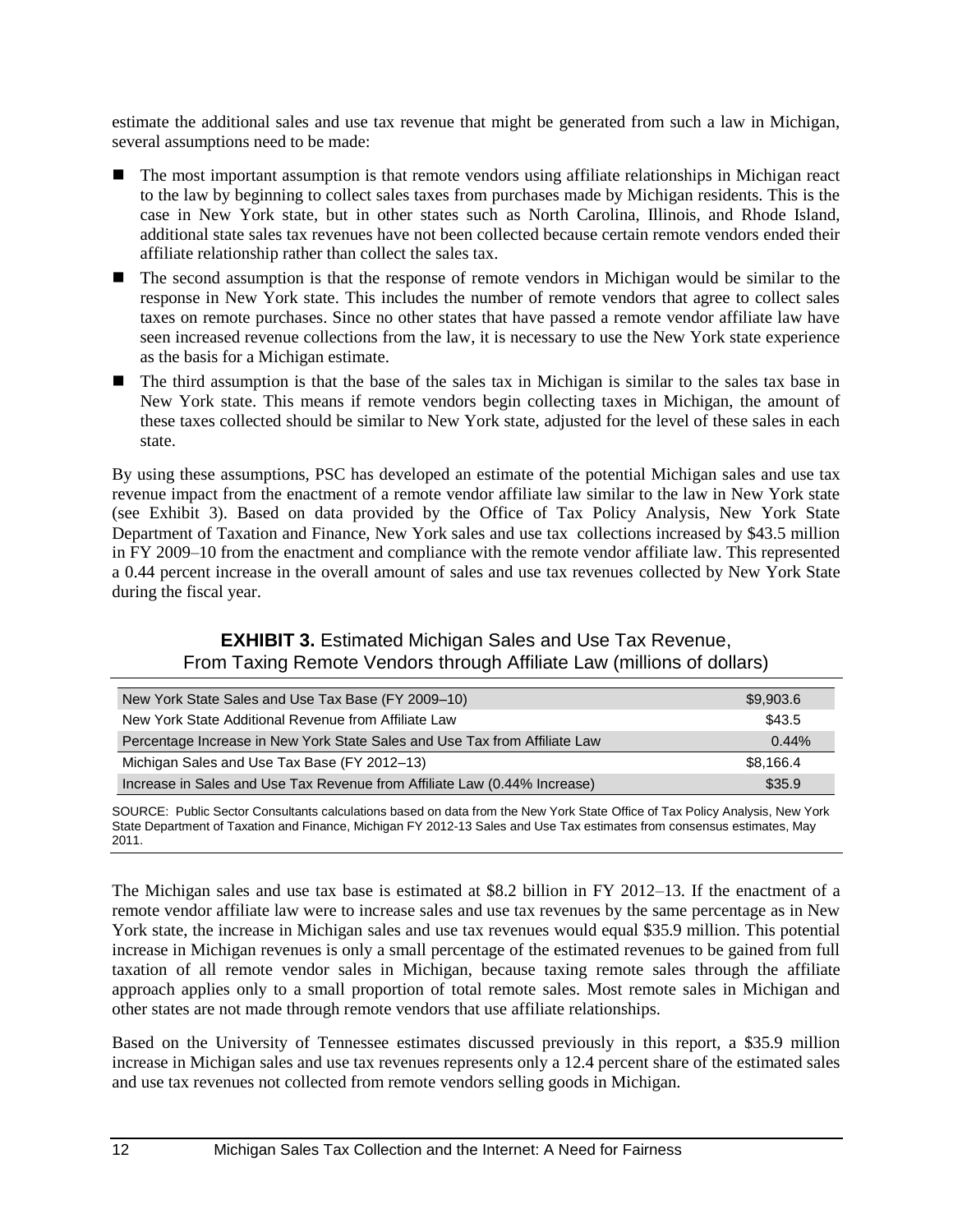## *Impact on Michigan Economy from the Failure to Collect Sales Tax on all Remote Sales*

This paper contains considerable discussion of the revenue implications of the state's inability to collect all of the sales tax owed from taxable purchases due to the legal issues regarding certain remote vendors. At the same time it is important not to overlook the impact on the retail sector in Michigan and the overall Michigan economy related to this issue.

The fact that Michigan-based retailers are at a competitive price disadvantage compared to certain remote vendors because of this sales tax issue distorts economic activity in the state. This price disadvantage results in (1) lower sales from Michigan-based retailers, (2) lower employment in the retail sector in Michigan, and (3) lower business and other state and local taxes paid by the Michigan retail industry.

The retail sector in Michigan is a very significant portion of the Michigan economy. As noted earlier, a total of 406,700 Michigan residents are employed in the retail stores. <sup>19</sup> This represents 10.8 percent of the total employment base of Michigan. Based on data from the U.S. Department of Commerce, Bureau of Economic Analysis, the estimated annual earnings of employees in Michigan retail stores totaled \$15.4 billion in 2010. These earnings accounted for 3.9 percent of the total personal income of Michigan during calendar year 2010.<sup>20</sup>

In April 2011 Robert P. Strauss, professor of economics and public policy at the Heinz College, Carnegie Mellon University, published a report entitled "The Impact of Not Collecting Sales and Use Taxes from Internet Sales into Pennsylvania.<sup>21</sup> The Strauss study utilizes assumptions concerning the amount of sales tax not collected in Pennsylvania and the impact on the level of retail sales and employment in the retail sector in the state from the competitive price advantage enjoyed by certain remote vendors selling goods into the state. The Strauss study also estimates the decline in total retail sales in the state if remote vendors were forced to collect sales taxes on all taxable purchases made by state residents. This decline is a result of consumers having to pay sales tax on all taxable retail purchases.

In terms of the bottom line economic impact on the retail sector in Pennsylvania, the Strauss study estimates that sales at Pennsylvania retail stores would increase by between \$126 million and \$216 million per year if remote vendors were forced to collect sales tax on all taxable purchases. This estimate is based on assumptions that Pennsylvania consumers would increase their purchases in stores and reduce their purchases from remote vendors if the price advantage for remote vendors disappeared. The Strauss study then calculates that this increase in economic activity in Pennsylvania would result in increased employment in the retail sector of between 1,530 and 2,766 new jobs.

Although some differences must be noted, the Strauss study provides a good overview of the economic impact in Pennsylvania from the competitive price advantage enjoyed by certain remote vendors, and this information can be used to draw comparisons to Michigan. In many respects the structure of the state sales tax in Pennsylvania is quite similar to Michigan—both states have a 6.0 percent state sales tax and both exempt food and prescription drugs from the base of the tax. The overall Pennsylvania economy and the retail sector in the state are larger than in Michigan. Based on Bureau of Economic Analysis data, the

 $\overline{a}$ 

<sup>&</sup>lt;sup>19</sup> U.S. Department of Labor, Bureau of Labor Statistics, "May 2010 State Occupational Employment and Wage Estimates."

<sup>&</sup>lt;sup>20</sup> U.S. Department of Commerce, Bureau of Economic Analysis, "Personal Income by Major Source and Earnings by NAICS Industry," March 2011, see[: www.bea.gov/regional.spi/action.cfm.](http://www.bea.gov/regional.spi/action.cfm) (Accessed 6-21-11.)

<sup>&</sup>lt;sup>21</sup> Robert P. Strauss, "The Impact of Not Collecting Sales and Use Taxes from Internet Sales into Pennsylvania, April 29, 2011, see: [http://standwithmainstreet.com/sites/standwithmainstreet.com/files/pa\\_impact\\_study.pdf.](http://standwithmainstreet.com/sites/standwithmainstreet.com/files/pa_impact_study.pdf) (Accessed 6-21-11.)